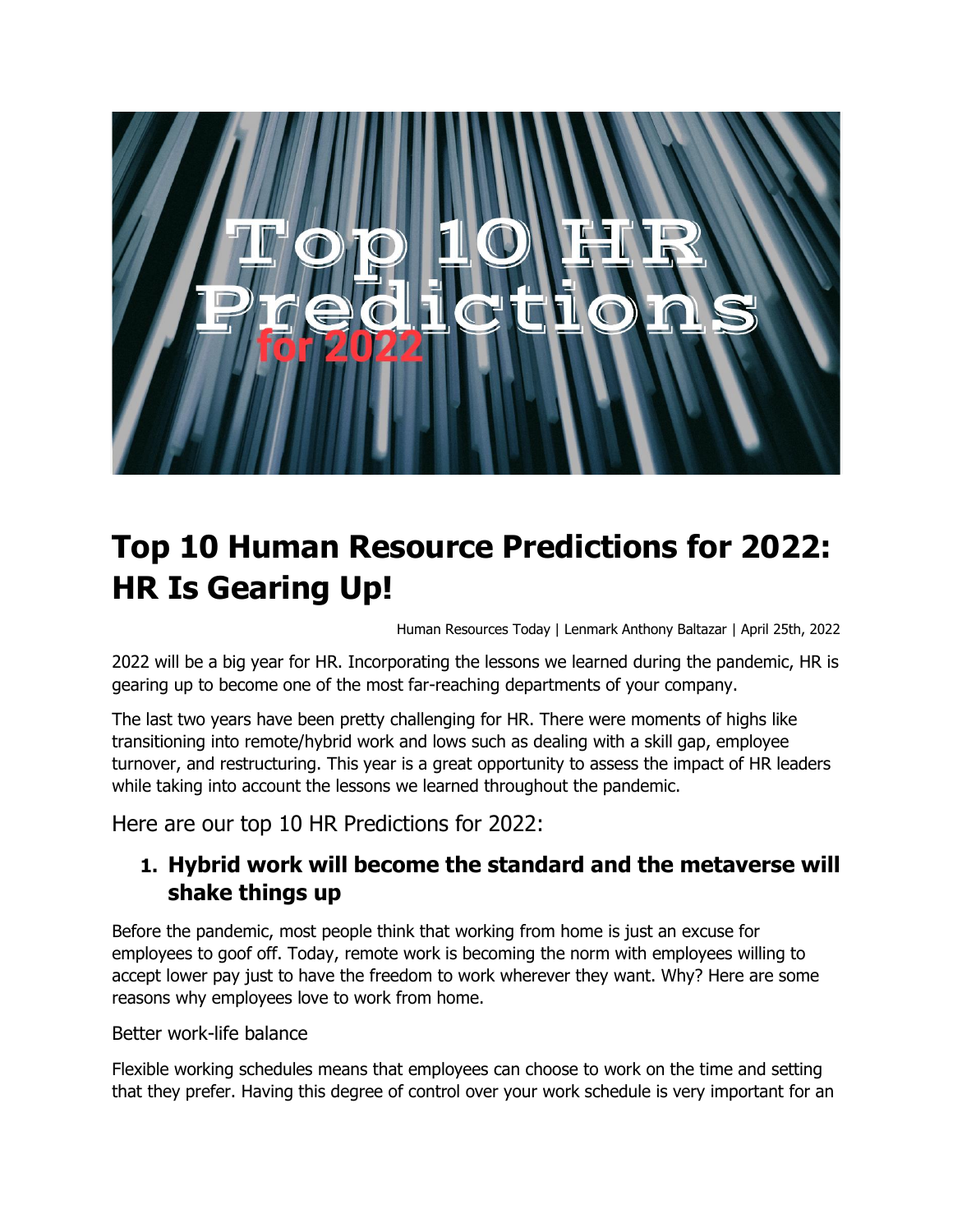employee who values work-life balance — whether it is cleaning the house, attending a school meeting, or running some errands.

#### Less commuting

Do you know that in the UK, the average commute is 62 minutes a day? Imagine doing that every day. It will add up in a year! Ditching the daily commute is what makes remote work or working from home very appealing to workers. The time savings can give you extra hours of sleep, more time to work out, or more time to spend with family.

| Region                   | Avg. commute<br>distance (miles) | Avg. commute<br>time (minutes) | <b>Miles per Hour</b><br>(MPH) |
|--------------------------|----------------------------------|--------------------------------|--------------------------------|
| London                   | 20                               | 85                             | 14                             |
| <b>North East</b>        | 21                               | 61                             | 20                             |
| <b>North West</b>        | 21                               | 58                             | 21                             |
| <b>West Midlands</b>     | 22                               | 56                             | 23                             |
| Yorkshire and the Humber | 22                               | 57                             | 23                             |
| Wales                    | 19                               | 48                             | 24                             |
| Scotland                 | 25                               | 62                             | 24                             |
| South East               | 28                               | 67                             | 25                             |
| <b>South West</b>        | 21                               | 49                             | 26                             |
| <b>East Midlands</b>     | 25                               | 54                             | 27                             |
| Northern Ireland         | 28                               | 60                             | 28                             |
| <b>East of England</b>   | 31                               | 65                             | 29                             |

But how do commutes compare across the UK? Moneybarn has calculated how far commuters are likely to travel in an hour. | Source: www.sme-news.co.uk

Workers in London have the UK's longest and slowest commutes, travelling at just 14 MPH, despite paying some of the highest prices for fuel and monthly season tickets for public transport.

#### More savings

Transportation expenses, parking fees, gas, car maintenance, lunch outs and maintaining a professional wardrobe can all add up over time. With remote work, an employee can forgo most of these needs resulting in more savings at the end of the year.

Nearly 60% of employers don't help make commuting easier for staff

Despite its advantages, 70% of managers still prefer to have their teams back in the office. "I am super passionate to get everyone back. What we are missing is creativity, spontaneity and the ingenuity and talking to your teammates face-to-face. The whole creativity has kind of been gutted without people being together. I've seen a big cultural effect of connecting to your coworkers," says Curion CEO Sean Bisceglia.

According to Nicholas Bloom, an economics professor at Stanford University, "the idea of a full return [to the office] is dead." And we tend to agree. This pandemic has shown us that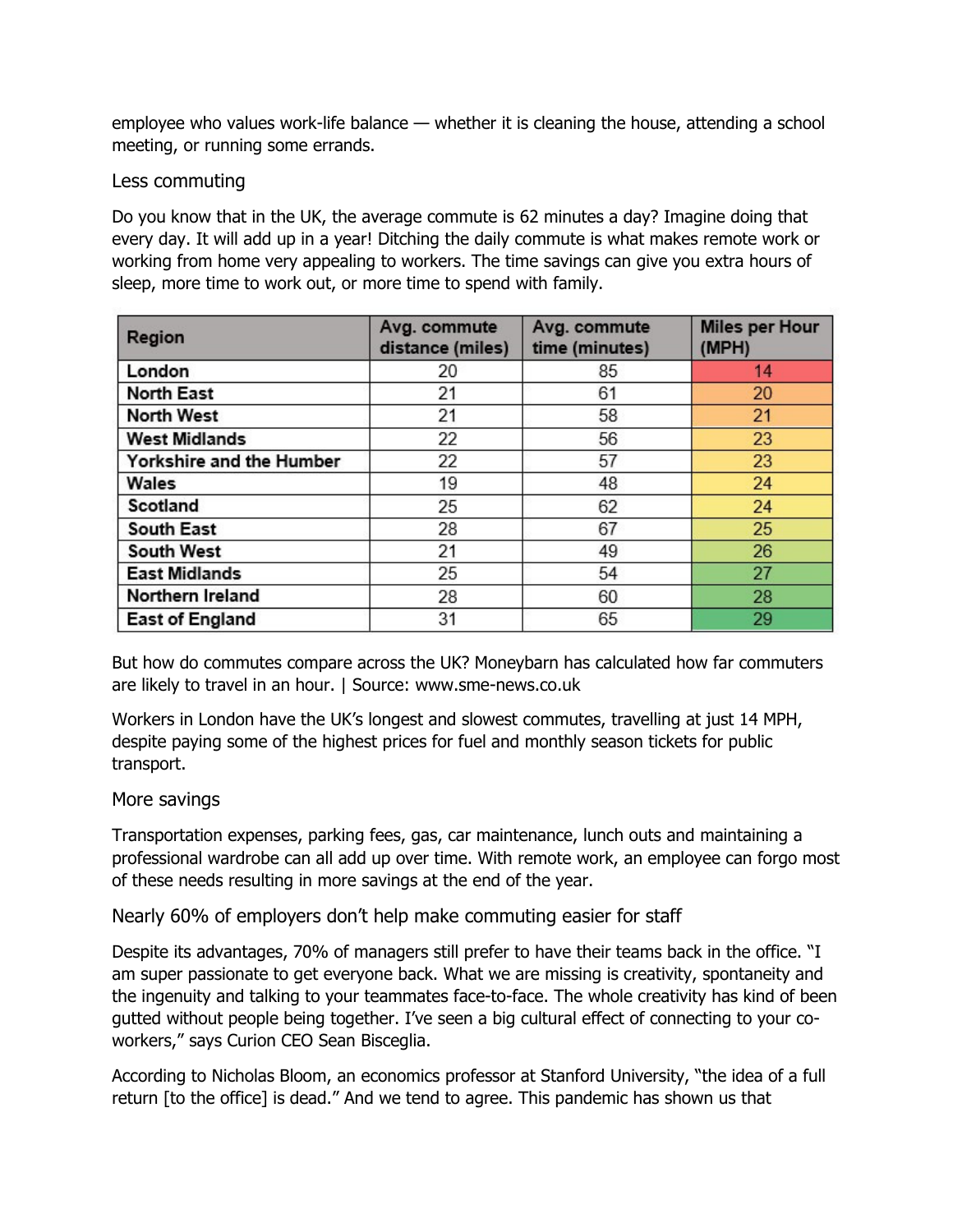productive work can be done outside the cubicle. From this day forward, remote work is only going to grow and companies must adapt to this new form of hybrid work to stay competitive and relevant in the future.

The future of work is in the metaverse

One of the most glaring problems of hybrid work is not the lack of tools to make remote work possible and seamless. It's the lack of human connection. As one subtly puts it, "if you are not there, you are not real." Giant tech companies like Facebook (now Meta) and Microsoft are trying to fix this problem by introducing the metaverse.

Bill Gates predicts our work meetings will move to metaverse in 2-3 years

What is the metaverse? In its simplest form, the metaverse is a virtual shared space that is persistently online and active. In the metaverse, you and your workers are represented by avatars that can interact with each other like a normal person would in real life. Imagine this: you have a staff meeting and you enter a virtual room (using your avatars) and you interact and move around as if you are there. With the metaverse, you no longer need to travel across the globe just to meet with your colleagues in Asia, for example. Think of the possibilities!

The technology is still young but we can see the metaverse shaking up the very foundations of hybrid work in the near future.

### **2. Businesses that don't invest in learning, skills, and career pathways will be left behind**

One of the most dramatic impacts of Covid-19 is the unprecedented rate of unemployment and the sheer number of workers that were laid-off or furloughed. Even major industries are not immune. Hiring a new talent has become so expensive that plenty of businesses cannot afford to hire a new workforce to fill the gaps. If there's any silver lining to this it's that upskilling and reskilling have been brought to the spotlight.

Let's define these terms quickly below:

Upskilling – the process of learning new skills or teaching employees new skills

Reskilling – the process of learning new skills so you can fill a different role (i.e., training employees to do a different job.

Both upskilling and reskilling are considered to be very effective strategies in combating skills shortage in the company — more especially during this pandemic. According to the World Economic Forum, 54% of employees will need serious reskilling this year.

Businesses that want to keep their advantage must invest in upskilling and reskilling programs today. Even tech giants like Amazon are taking reskilling seriously, pledging to invest \$700 million into upskilling and reskilling their workforce.

Reskilling and upskilling is not just a way to keep your company afloat during this pandemic. Over time, these programs will also improve employee retention, attract quality hires, and improve collaboration between various departments in your company. Lastly, a properly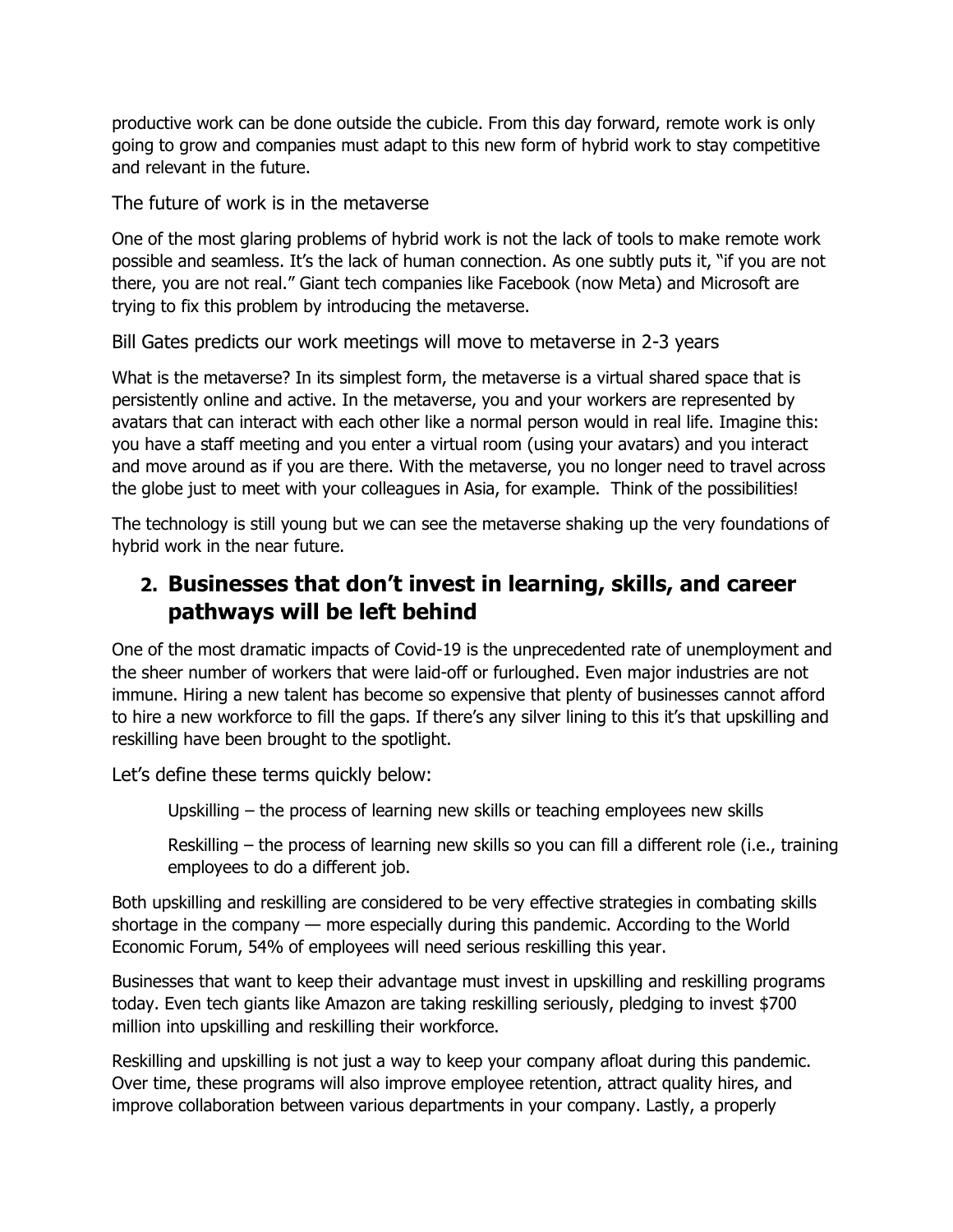reskilled and upskilled workforce can easily adjust to changing trends giving your company a clear advantage over the competition.

Why career pathways are important?

Remember that a career pathway is not a "career path". Instead, career pathing is a series of carefully designed development steps that take an employee from his current role to a job description that is more in demand and better paying. Here are some of the benefits of creating career pathways in your organization:

- You are equipping your employees to meet future demand career pathways help you identify skills and capabilities that are already available for your company. This way, you can design a training program that addresses skills that may be missing or will become in demand in the future.
- You can identify hidden skills an effective career pathways program empowers your employee to assess their skills. This could reveal potential capabilities that you may be not aware of.
- You are creating a talent mobility culture in the company employees love and stay in organizations that value their people. A career pathway allows an employee to grow laterally and vertically. New talents are always on the lookout for these opportunities making your company stand out from the rest.

# **3. Internal mobility and talent acquisition will come full circle**

Why hire externally when you have someone in your company who can fill in the role and maybe even do better? This 2022, expect talent acquisition and internal mobility to converge. Hiring new talent has become more expensive, considering that most businesses are still recovering from the impact of the pandemic. It has also become more competitive.

Talent mobility empowers employees to move between positions in the company — laterally or vertically. Promoting internal mobility in your organisation is good for talent management and employee retention, given that 63% of employees want to be considered for new roles. To be successful in internal mobility, managers should have a strong understanding of their employees' skills, priorities, and needs. Transparency is also key. Employees need to know what opportunities are available and will be available for them.

Below are some of the benefits of promoting internal mobility in the workplace:

- More employee engagement
- Lower turnover costs
- More productive employees
- Better employee satisfaction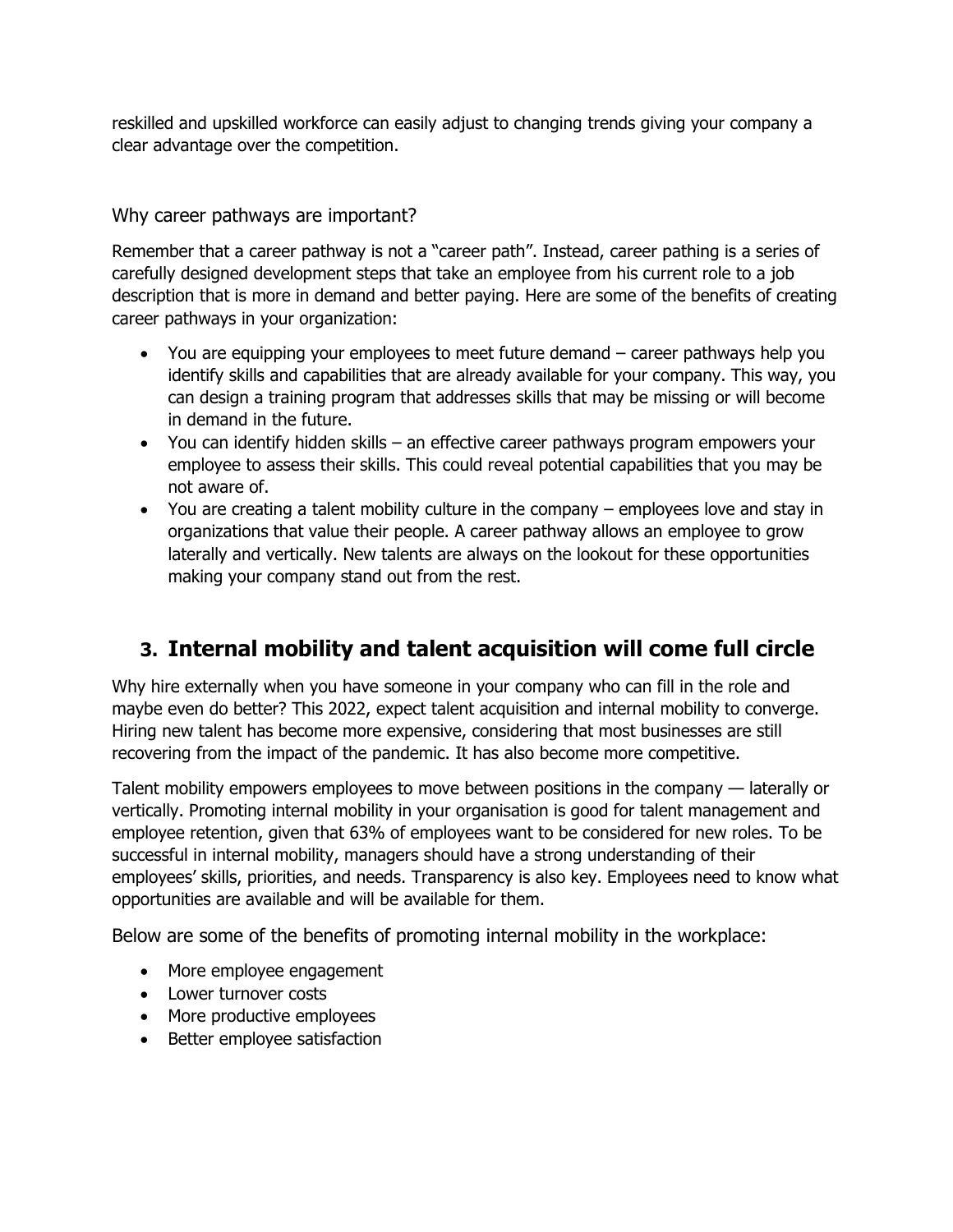### **4. A talent marketplace will become a must for every organization**

What is a talent marketplace?

A talent marketplace is a platform (usually AI or data-driven) that matches employees with potential roles and opportunities based on their preferences, interests, and skills. It also connects them to experiential, on the job learning projects that will give them a chance to develop new skills or practice the ones that are currently learning. On the management side, a talent marketplace gives HR leaders a pool of on-demand candidates that can be deployed to new projects as new challenges come or as the needs of the company change. It also gives your organization valuable insights on how to future-proof your workforce.

What makes an ideal talent marketplace?

The ideal talent marketplace doesn't just look at the skills and capabilities of an employee. It takes into account the entire individual. It looks into learning preferences, style of work, and interests. Simply put, the best talent marketplace knows who's the right person for the job, what he wants to do, and how he wants to do it.

A talent marketplace utilizes a bottom-up approach where workers are empowered to take control of their careers and how they grow in the company. Some of the development opportunities that you can make available through your talent marketplace include:

- Short-term projects that align with your employees' goals and interests
- Fellowship opportunities to gain a new perspective or develop new skills
- Training to support the development of new skills
- Upskilling and reskilling opportunities
- Mentoring and mentorship programs
- Gig work that gives employees to practise new skills that they are learning
- What are the benefits of a talent marketplace?
- Some of the benefits of deploying a talent marketplace in your company include:
- You are developing an agile workforce that stands ready to respond to any trend changes
- You are closing the skills gap in your organization
- You are creating a diverse, inclusive, and equitable workspace
- You are encouraging a growth mindset among your workforce
- You attract to new talent who looking for companies who value the growth and development of their people

Keep in mind that the most successful companies put career mobility into the hands of their employees and then help them steer into the direction which they are most passionate about.

### **5. The focus on employee experience will intensify**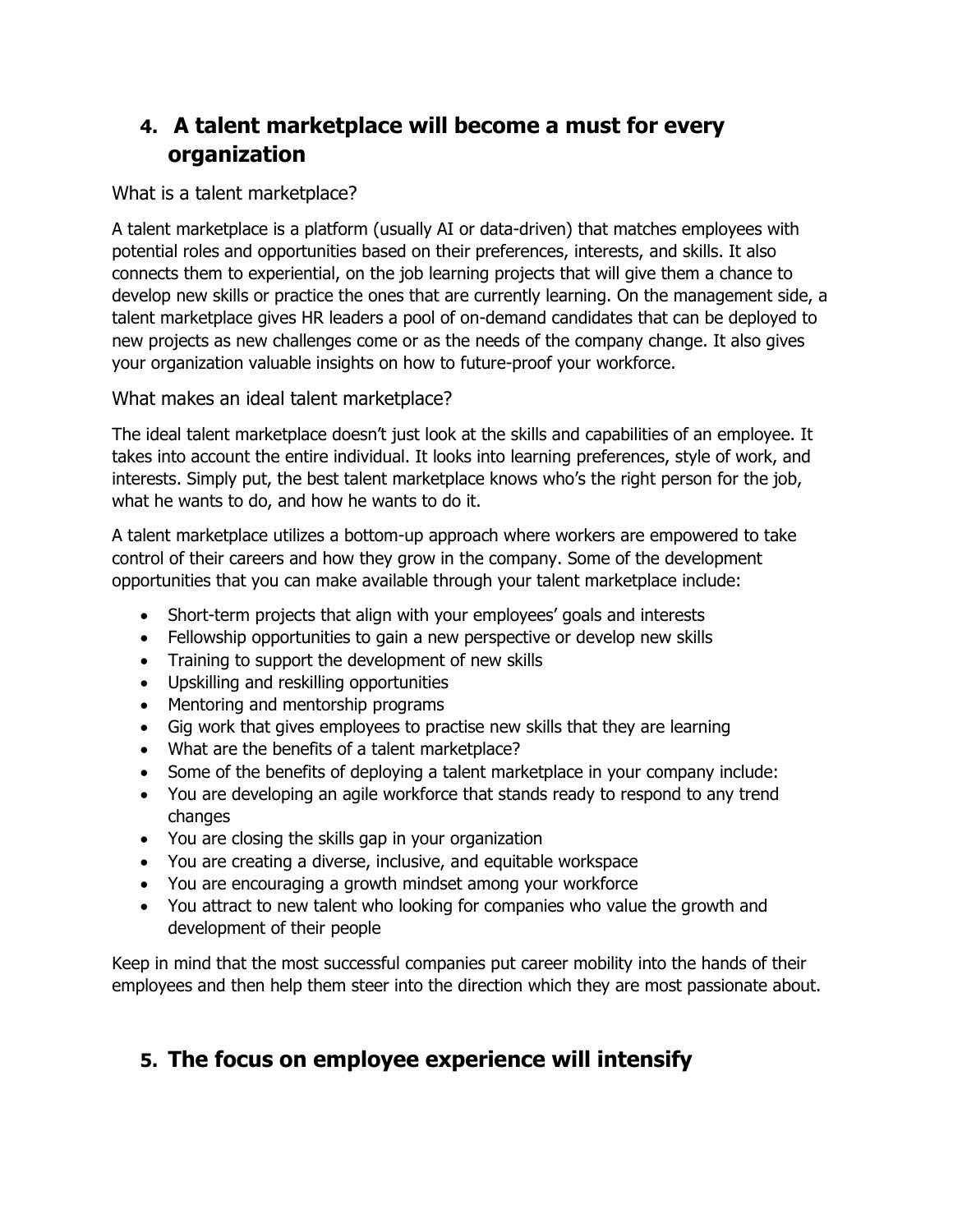The term "employee experience" is probably the most ubiquitous HR phrase ever. Its scope is very wide — covering mundane issues like "I have a problem with my daily commute" to the most sensitive ones like "I don't think the company's leader trust me."

Employee experience problems vary from one company to the other. Here are some tips that may help you:

• First, define the problem

You cannot solve a problem if you don't know it exists. So, the very first step in addressing EX issues in your company is to identify the issue. You do this by listening to your workers, asking the right questions, and analysing their responses.

• Assemble a multifunctional team

Now that you know the problem, it's time to assemble a multifunctional team across all departments. Most employees experience problems involving various departments in the company. That's why you need to approach each issue holistically. Bring in representatives from every department — IT, HR, legal, safety, operations, etc. to take a look at top priority issues and decide what interventions, tools, short- and long-term solutions to employ.

• Take a look at your service delivery

While employees appreciate self-service initiatives, there will always be occasions where they need to talk with HR or IT about certain issues. Employee experience at its core is a service delivery strategy, so take a look at your service delivery setup and make adjustments as needed.

• Think long-term!

Employee experience is not something you can fix in a day, week, month, or even a year. Together with your team, develop solutions that can mitigate the issue in the future. For example, if employees complain about a lack of prompt response from HR for certain issues, you can consider deploying chatbots that can help answer the most common questions thrown at your department.

# **6. Diversity will be about belongingness, inclusion, and equity**

Diversity in the workplace is a difficult problem. What makes it even worse is the fact that only 20% of companies are wholeheartedly answering the call for a more diverse and inclusive workplace. On the flip side, about 40% of businesses practice diversity, equity, and inclusion just to avoid legal and compliance issues.

Safety is paramount if you want to have a productive, innovative, and reliable workforce. As this pandemic taught us, employees value their safety more than anything else. If they don't feel safe in your company, they will not perform their best. Worse case, they will leave and you, as the employer, will lose out.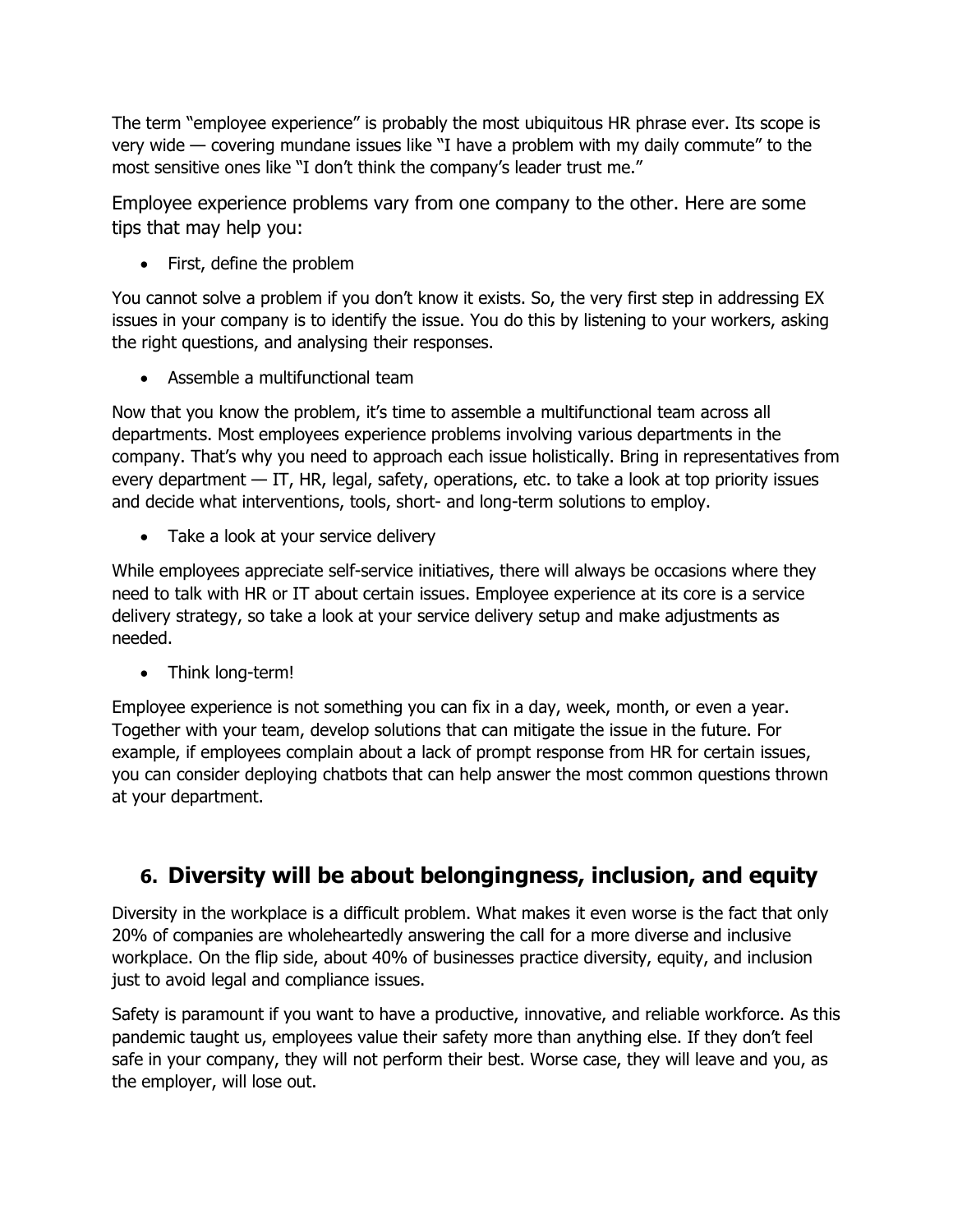Diversity wins!

While hiring more people of various colours and ethnicity is good, it's not the solution to the equity and inclusion problem. The best way to develop belongingness, inclusion, and equity in your workplace is to reframe your business to become a caring, flexible, empathetic, and respectful environment.

### **7. Pay and rewards will be revamped**

Do you know what's the biggest driver of employee satisfaction? It's not the free lunch or the ping pong tables. It's fair and equitable pay. Does that mean you have to pay people more? No. It means that as a manager, you have to focus on pay equity, transparency of the process, and fairness in rewards and recognitions.

This 2022, making pay and recognition fair and equitable should be a priority for every company if you want to win the war for talent.

Take a look at this video to see how Unilever revamped its pay and rewards program to be more transparent, fair, and equitable.

### **8. Companies will redesign their HR tech**

2022 will be a year of consolidation for most HR tech. As we all know, HR technology comes in waves. A couple of years ago, the HR tech industry focused on integrating/digitising common HR processes like payroll, time tracking, leave management, etc. In come the late 2000s, mobile and cloud computing boomed bringing most of your favourite HR applications to the cloud. This year, expect companies to merge various services into one single solution as the entire HR tech industry consolidates and matures.

### **9. People analytics will have an impact on every level of your business**

What is people analytics? Simply put, people analytics is the practice of gathering people, talent, and organizational data to improve certain critical aspects of the business. People analytics enable HR to make decisions on processes, talent, etc that are data-driven. People analytics goes beyond HR. It could include other data sources like marketing, customer, operations, and finance.

Below are some of the benefits of employing people analytics in your company:

- It enables you to practise evidence-based HR
- It enables HR to make data-driven decisions
- Better improvement in performance, across the board
- Cost savings
- Bridging skill gaps in the company
- It allows HR to intervene and reshape organizational strategy based on data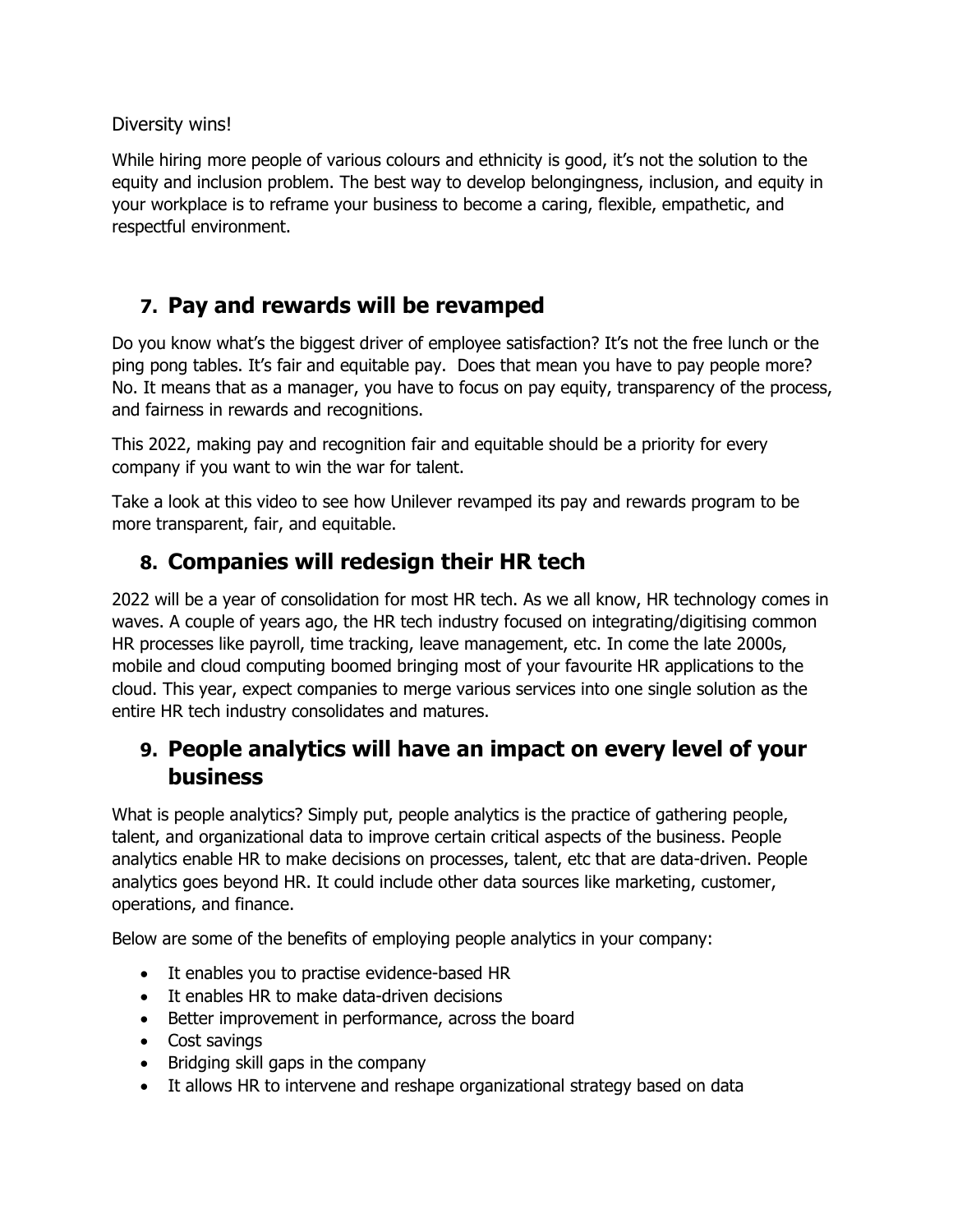People analytics will reshape companies this 2022. Despite this, 83% of businesses don't practice advanced people analytics. If your company is one of this 83%, here are some steps on how you can get started with people analytics from scratch:

- *Define the problem* to start your journey towards people analytics, you first need to identify the challenge that you are trying to solve. Is it a lack of employee engagement? Is it staffing and hiring issues? Or high turnover rate?
- Review your data source once you have identified the problem, ask yourself what kind of data you have to illustrate it and where can you find this data? Some common data sources include employee performance surveys, demographic data, and insights from managers or team leaders.
- Gather your data now that you know where to get your data, it's time to build a database that will become the very foundation of your data ecosystem. There are various people analytics tools that you can find online.
- Clean your data remove any data that are not relevant, inconsistent, or are extreme outliers.
- Analyze your data what is people analytics without analysis? Once you have your data cleaned, it's time to perform a descriptive, diagnostic, and predictive analysis. Descriptive analysis answers the question "what happened?". Diagnostic analysis shows the relationships between each data and predictive analysis answers the question "what will happen?" based on the data you have.
- *Evaluate your results* after completing your analysis, you need to conduct a thorough evaluation to see which are the most relevant ones and which ones are just noise. During evaluation ask yourself "are my results satisfactory?", "do they confirm my hypothesis?", or "do I need to conduct more analysis?"
- Communicate your findings communicate your insights to relevant people in the organization. Make sure these people are well equipped for the next step.
- $Act$  once you have communicated and explained your insights to relevant people, it's time to take action and formulate an intervention strategy. After some time, re-evaluate your efforts to see if they are having an impact or not.

# **10. Building HR capabilities and skills is a must**

HR will continue to evolve this 2022. From a back-office job a couple of decades ago, HR, this year, will become a design profession. HR leaders will be asked to consult, design, listen and adapt. HR will no longer function in silos. Instead, it will have an impact on every aspect of the business.

For your company to have an advantage, your HR must be up to date. Below are some of the skills and capabilities a modern, 21st century HR should have:

- Data analytics skills
- Technology skills such as data science and programming